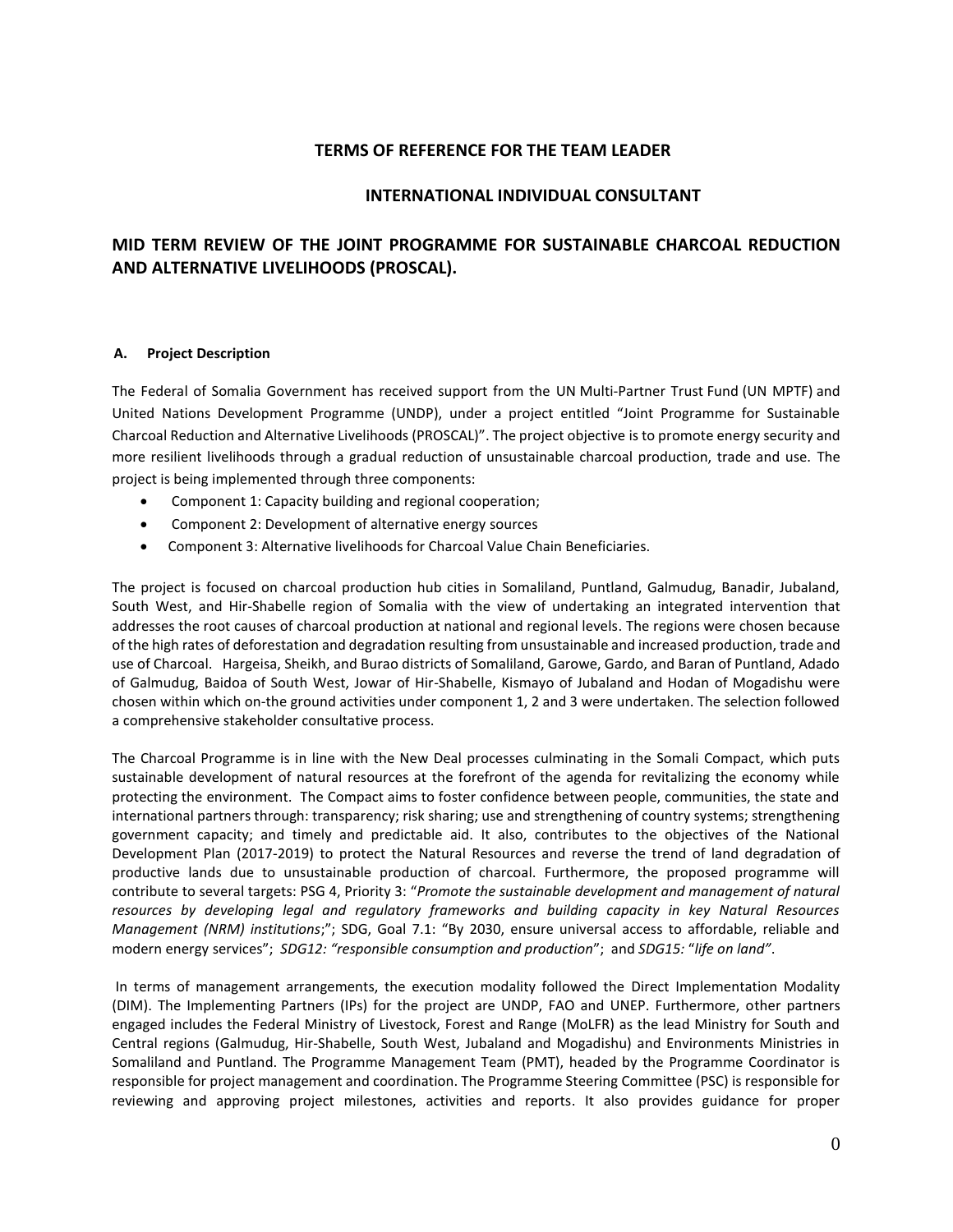implementation of the project. It draws membership from Federal Government of Somalia, regional member states, Resident Coordination Office (RCO), UNDP, FAO and UNEP. In close collaboration with the PMT, the PSC plays a critical role in project monitoring and evaluation by quality assuring processes and products and using evaluations performance improvement, accountability and learning.

## **B. Scope of Work**

The Mid-term evaluation will be carried out by an international consultant in collaboration with a national consultant. The review will be conducted according to the guidance, rules and procedures established by UNDP and as reflected in the UNDP Evaluation Guidelines[: https://drive.google.com/open?id=1KerL\\_1rddnqbUp17l\\_UVK7YNfgev0ash](https://drive.google.com/open?id=1KerL_1rddnqbUp17l_UVK7YNfgev0ash)

The overall objective of the Mid Term Evaluation (MTE) is to assess progress towards the achievement of the project objectives and outcomes as specified in the Project Document and assess early signs of project success or failure with the goal of identifying the necessary changes to be made in order to set the project on-track to achieve its intended results. The MTE will also review the project's strategy and its risks to impacts and sustainability. Evaluation of a Joint Programme should be undertaken in accordance with the guidance from the United Nations Evaluation Group (UNEG) (e.g., relevance, efficiency, effectiveness, impact and sustainability) with an emphasis on impact at outcome level, sustainability of the results. See attached: [https://drive.google.com/open?id=11LcYAdPGlncmFVoy34nj37ofIBU\\_fJIu;](https://drive.google.com/open?id=11LcYAdPGlncmFVoy34nj37ofIBU_fJIu) and UNEG Norms & Standards for [Evaluation\\_English-2017.pdf.](file:///C:/Users/Salah.dahir/Desktop/MTR%20TORs/UNEG%20Norms%20&%20Standards%20for%20Evaluation_English-2017.pdf)

Furthermore, the Mid-term evaluation seeks **to generate knowledge, identifying best practices and lessons learned, accountability, transparency and improve implementation of the programmes during their remaining implementation and will guide the design of the next phase of the programme**. As a result, the conclusions and recommendations generated by this evaluation will be addressed to its main users: The Programme Counterparts, Management Committee and the Project Steering Committee.

This mid-term evaluation has the following **specific Goals**:

- 1. To discover the programme's **design quality and internal coherence** (needs and problems it seeks to solve) and its external coherence with the CPD, UNSF, UNDAF, the NDP and the **Sustainable Development Goals (SDGs)**, and find out the degree of national ownership of the programme.
- 2. To understand how the joint programme **operates** and assess the **efficiency of its management model** in planning, coordinating, managing and executing resources allocated for its implementation, through an analysis of its procedures and institutional mechanisms. This analysis will seek to uncover the factors for success and limitations in inter-agency tasks as envisaged in the programme.
- 3. To assess outcome level impacts, required level of political engagement and course correction for implementation of the programme.
- 4. To identify the programme's **degree of effectiveness** among its participants, its contribution to the objectives of the Sustainable Charcoal Reduction and Alternative Livelihoods in the country including resource mobilization and effective use of resources in line with the aid effectiveness principals, and value for money.

The Evaluator will assess the following four categories of project progress. *See the UNDP Guidance for Conducting Evaluations for extended description:* [http://web.undp.org/evaluation/guideline/documents/PDF/UNDP\\_Evaluation\\_Guidelines.pdf](http://web.undp.org/evaluation/guideline/documents/PDF/UNDP_Evaluation_Guidelines.pdf)

## **I. Project Strategy**

## Project Design: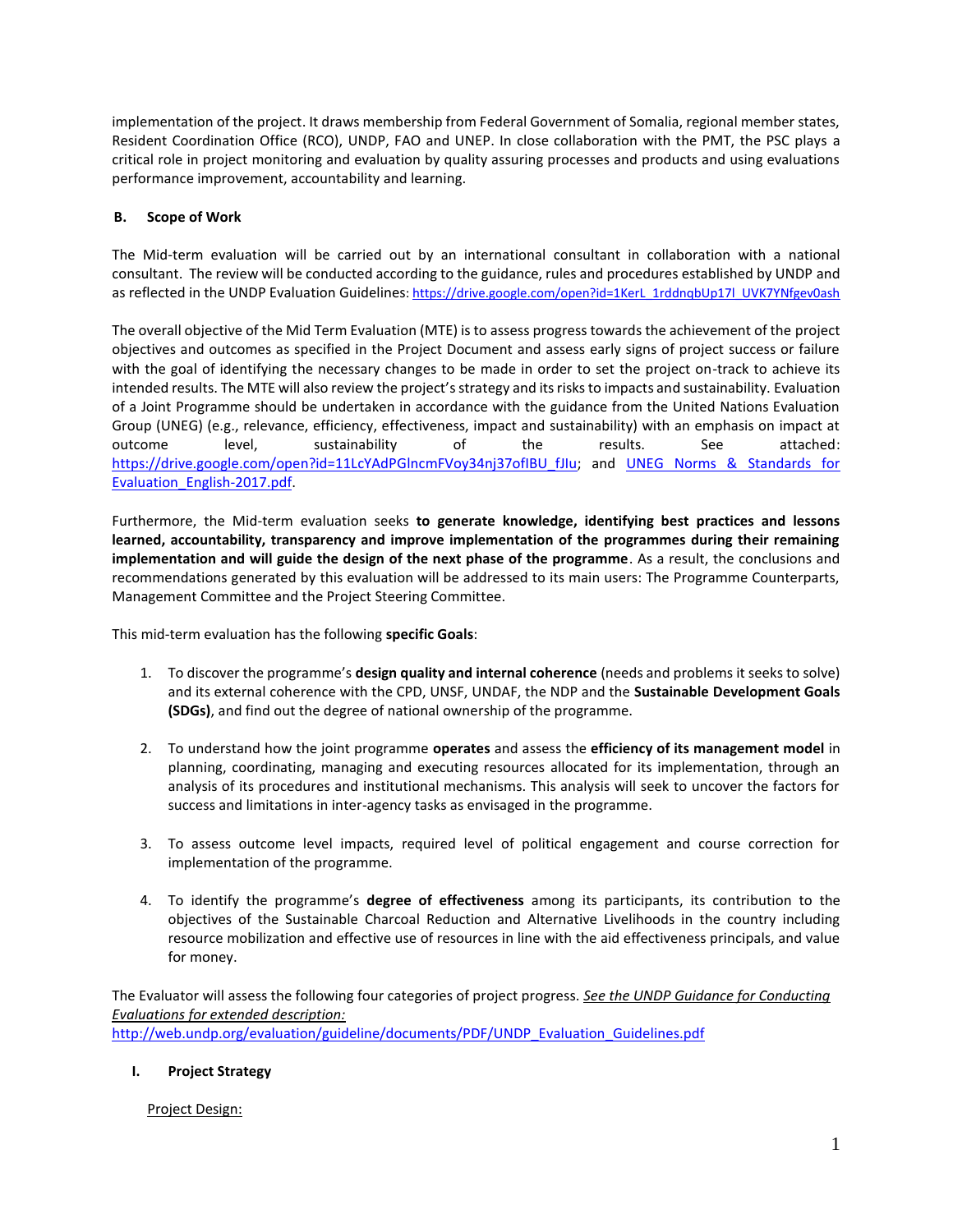- Review the problem addressed by the project and the underlying assumptions. Review the effect of any incorrect assumptions or changes to the context to achieving the project results as outlined in the Project Document.
- Review the relevance of the project strategy and assess whether it provides the most effective route towards expected/intended results.
- Review how the project addresses country priorities. Review country ownership. Review decision-making processes.
- Review the extent to which relevant gender issues were raised in the project design.
- Review the major areas of concern and recommend areas for improvement.

## Results Framework/Logframe:

- Undertake a critical analysis of the project's logframe indicators and targets, assess how "SMART" the midterm and end-of-project targets are (Specific, Measurable, Attainable, Relevant, Time-bound), and suggest specific amendments/revisions to the targets and indicators as necessary, as well as the theory of change.
- Are the project's objectives and outcomes or components clear, practical, and feasible within its time frame?
- Examine if progress so far has led to or could in the future catalyse beneficial development effects (i.e. income generation, gender equality and women's empowerment, improved governance etc...) that should be included in the project results framework and monitored on an annual basis.
- Ensure broader development and gender aspects of the project are being monitored effectively. Develop and recommend SMART 'development' indicators, including sex-disaggregated indicators and indicators that capture development benefits.

## **II. Progress Towards Results**

Progress Towards Outcomes Analysis:

Review the logframe indicators against progress made towards the end-of-project targets using the Progress Towards Results Matrix : [\(https://drive.google.com/open?id=1LcccEMRLvqoZ3yPkY2jJwQeXT-0Wvca\\_\)](https://drive.google.com/open?id=1LcccEMRLvqoZ3yPkY2jJwQeXT-0Wvca_) and following the *Guidelines of UNDP and UNEG For Conducting Midterm Reviews of UN MPTF funded projects with* colour code progress in a "traffic light system" based on the level of progress achieved; assign a rating on progress for each outcome; make recommendations from the areas marked as "Not on target to be achieved" (red).

## **III. Project Implementation and Adaptive Management**

Management Arrangements:

- Review overall effectiveness of project management as outlined in the Project Document. Have changes been made and are they effective? Are responsibilities and reporting lines clear? Is decision-making transparent and undertaken in a timely manner? Recommend areas for improvement.
- Review the quality of execution of the Executing Agency/Implementing Partner(s) and recommend areas for improvement.
- Review the quality of support provided by the Participating UN Organizations (UNDP, FAO & UNEP) and recommend areas for improvement.

## Work Planning:

- Review any delays in project start-up and implementation, identify the causes and examine if they have been resolved.
- Are work-planning processes results-based? If not, suggest ways to re-orientate work planning to focus on results?
- Examine the use of the project's results framework/ logframe as a management tool and review any changes made to it since project start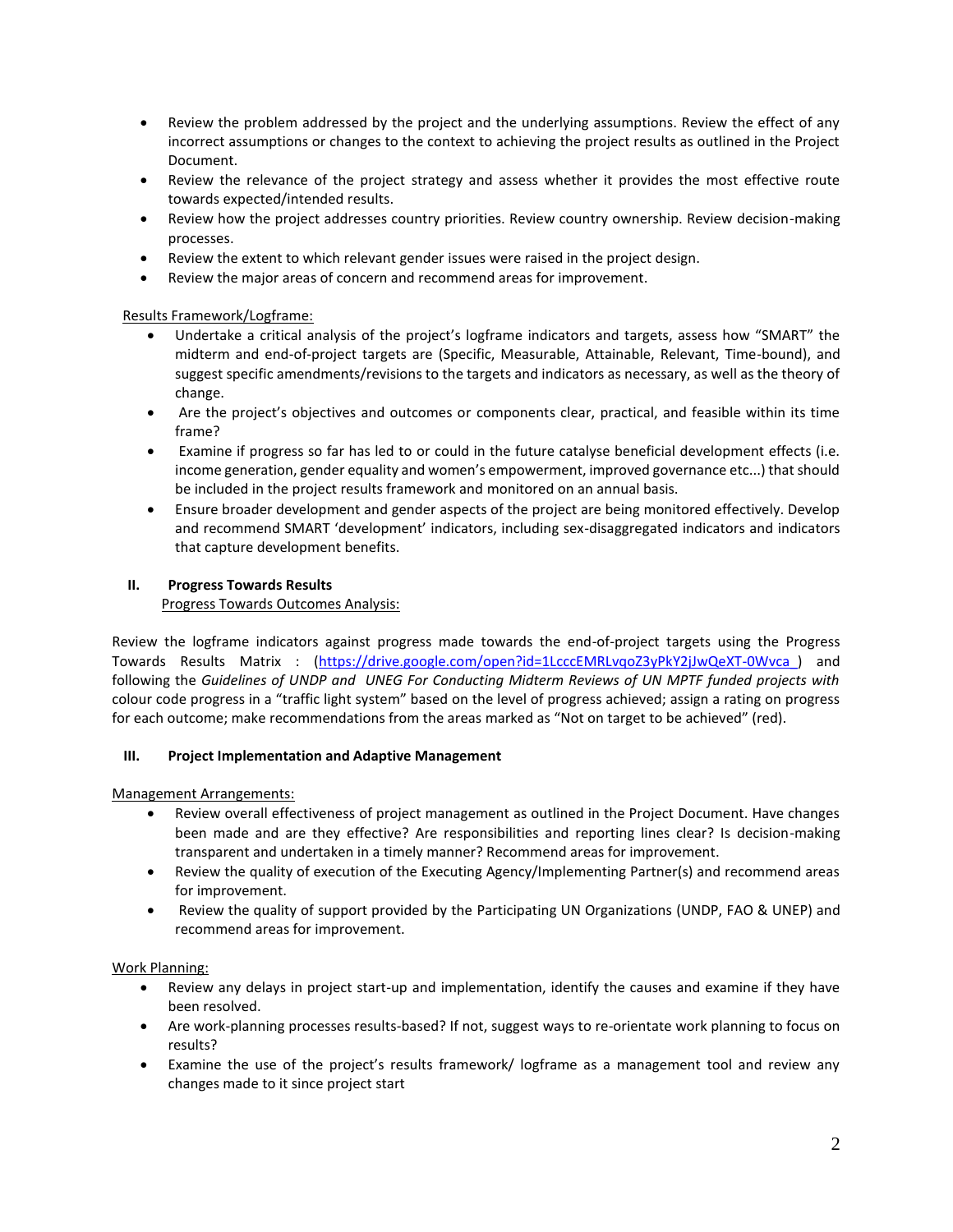Finance and co-finance:

- Consider the financial management of the project, with specific reference to the cost-effectiveness of interventions.
- Review the changes to fund allocations as a result of budget revisions and assess the appropriateness and relevance of such revisions.
- Does the project have the appropriate financial controls, including reporting and planning, that allow management to make informed decisions regarding the budget and allow for timely flow of funds?
- Informed by the co-financing monitoring table to be filled out, provide commentary on co-financing: is cofinancing being used strategically to help the objectives of the project? Is the Project Team meeting with all co-financing partners regularly in order to align financing priorities and annual work plans?

## Project-level Monitoring and Evaluation Systems:

- Review the monitoring tools currently being used: Do they provide the necessary information? Do they involve key partners? Are they aligned or mainstreamed with national systems? Do they use existing information? Are they efficient? Are they cost-effective? Are additional tools required? How could they be made more participatory and inclusive?
- Examine the financial management of the project monitoring and evaluation budget. Are sufficient resources being allocated to monitoring and evaluation? Are these resources being allocated effectively?

## Stakeholder Engagement:

- Project management: Has the project developed and leveraged the necessary and appropriate partnerships with direct and tangential stakeholders?
- Participation and country-driven processes: Do local and national government stakeholders support the objectives of the project? Do they continue to have an active role in project decision-making that supports efficient and effective project implementation?
- Participation and public awareness: To what extent has stakeholder involvement and public awareness contributed to the progress towards achievement of project objectives?

## Reporting:

- Assess how adaptive management changes have been reported by the project management and shared with the Project Board.
- Assess how well the Project Team and partners undertake and fulfil the UN MPTF reporting requirements (i.e. how have they addressed poorly-rated PIRs, if applicable?)
- Assess how lessons derived from the adaptive management process have been documented, shared with key partners and internalized by partners.

## Communications:

- Review internal project communication with stakeholders: Is communication regular and effective? Are there key stakeholders left out of communication? Are there feedback mechanisms when communication is received? Does this communication with stakeholders contribute to their awareness of project outcomes and activities and investment in the sustainability of project results?
- Review external project communication: Are proper means of communication established or being established to express the project progress and intended impact to the public (is there a web presence, for example? Or did the project implement appropriate outreach and public awareness campaigns?)
- Demonstrate one half-page paragraph that summarizes the project's progress towards results in terms of contribution to sustainable development benefits, as well as global environmental benefits.

## **iv**. **Sustainability**

• Validate whether the risks identified in the Project Document, Annual MPTF reports Project and the ATLAS Risk Management Module are the most important and whether the risk ratings applied are appropriate and up to date. If not, explain why.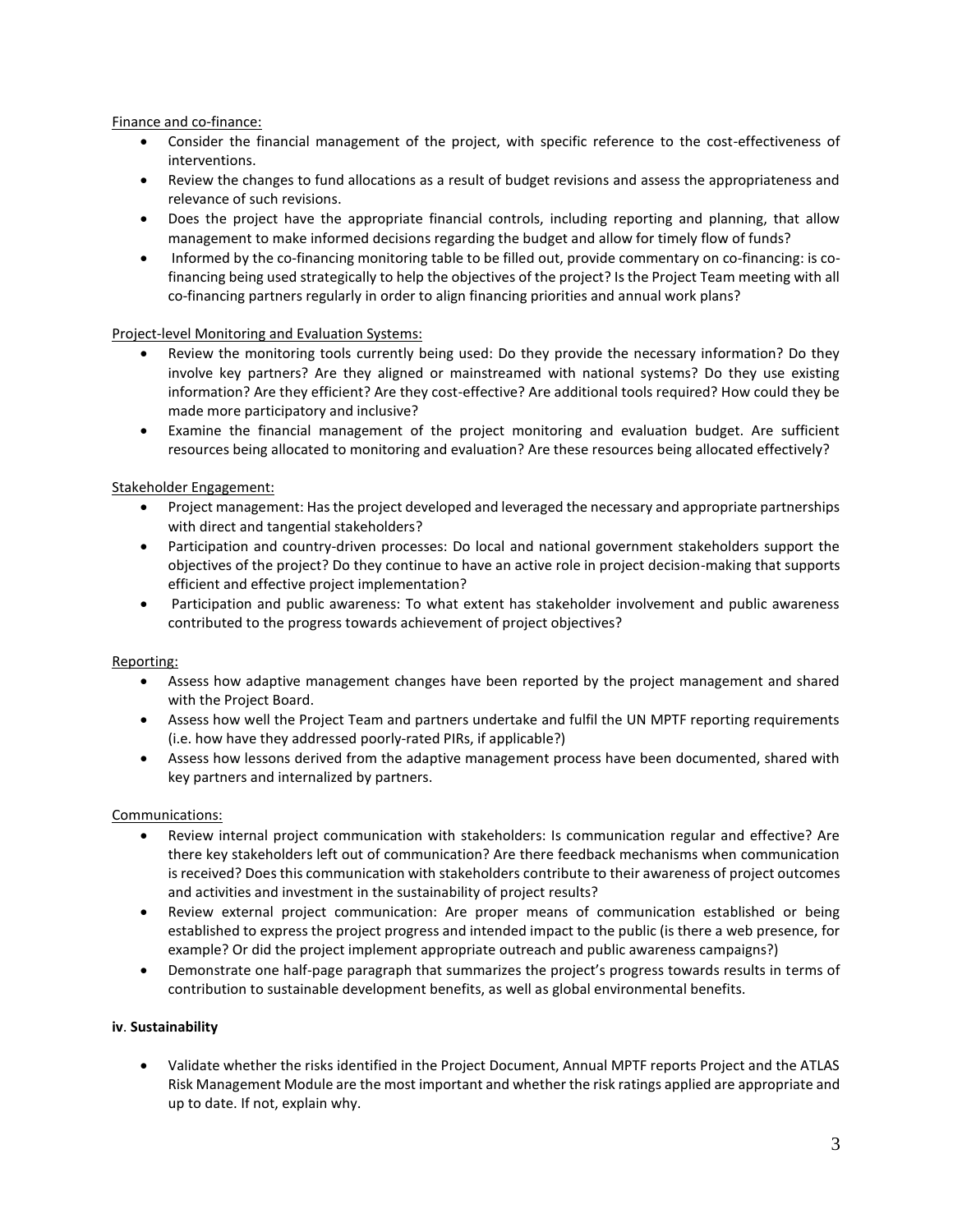• In addition, assess the financial, social-economic, institutional framework, governance, and environmental risks to sustainability

The evaluation approach will combine methods such as documentation review (desk study); interviews; and field visits. All relevant project documentation will be made available to the team by the project management team, facilitated by UNDP. After studying the documentation, the team will conduct interviews with all relevant partners including the beneficiaries, i.e. Liquified Petroleum Gas franchise models (women groups) and Alternative Livelihoods. Validation of preliminary findings with stakeholders will happen through circulation of initial reports for comments or other types of feedback mechanisms.

Throughout the period of the evaluation, the consultant will liaise closely with the UNDP Somalia Resilience and Climate Change Portfolio Manager, implementing partners, the respective Government counterparts, and the counterpart staff assigned to the project. The consultant can raise or discuss any issue or topic it deems necessary to fulfill the task, the consultant however is not authorized to make any commitments to any party on behalf of UNDP or the Government.

The methodology and techniques to be used in the evaluation should be described in detail in the inception report and the final evaluation report, and should contain, at a minimum, information on the instruments used for data collection and analysis, whether these be documents, interviews, field visits, questionnaires or participatory techniques.

The evaluator is expected to conduct a field mission to Somaliland, Puntland and Mogadishu and engage with the project stakeholders including:

- Participating UN Organizations (UNDP, FAO and UNEP)
- Federal Ministry of Livestock, Forest and Range
- Environment Ministries in Somaliland, Puntland, Galmudug, Hir-Shabelle, South West and Jubaland State.

## **D. Expected Outputs and Deliverables**

The International Consultant is expected to deliver the following:

| <b>Deliverables/ Outputs</b>     | <b>Timings</b>                                             | <b>Review and Approvals</b><br><b>Required</b>                                                                                              | <b>Estimated Duration to</b><br>Complete |
|----------------------------------|------------------------------------------------------------|---------------------------------------------------------------------------------------------------------------------------------------------|------------------------------------------|
| Inception Report                 | No later than 2 weeks<br>before the evaluation<br>mission. | <b>UNDP Resilience and Climate</b><br>Change, Portfolio Manager.                                                                            | 4 working days                           |
| Presentation<br>Initial Findings | End of evaluation mission                                  | UNDP Resilience and Climate<br>Change, Portfolio Manager.                                                                                   | 10 working days                          |
| Draft Final Report               | Within 3 weeks of the<br>evaluation mission                | <b>UNDP Resilience and Climate</b><br>Change, Portfolio Manager;<br>reviewed by programme<br>Oversight and Quality<br>Assurance Unit (POQA) | 5 working days                           |
| <b>Final Evaluation Report</b>   | Within 1 week of receiving<br>UNDP comments on draft       | <b>UNDP Resilience and Climate</b><br>Change for uploading to UNDP<br><b>Ethical Research Committee</b><br>(ERC.)                           | 5 working days                           |
|                                  |                                                            | Total working days                                                                                                                          | 24 days                                  |

\*When submitting the final evaluation report, the evaluator is required also to provide an 'audit trail', detailing how all received comments have (and have not) been addressed in the final evaluation report. Also, UNDP Somalia Resilience and Climate Change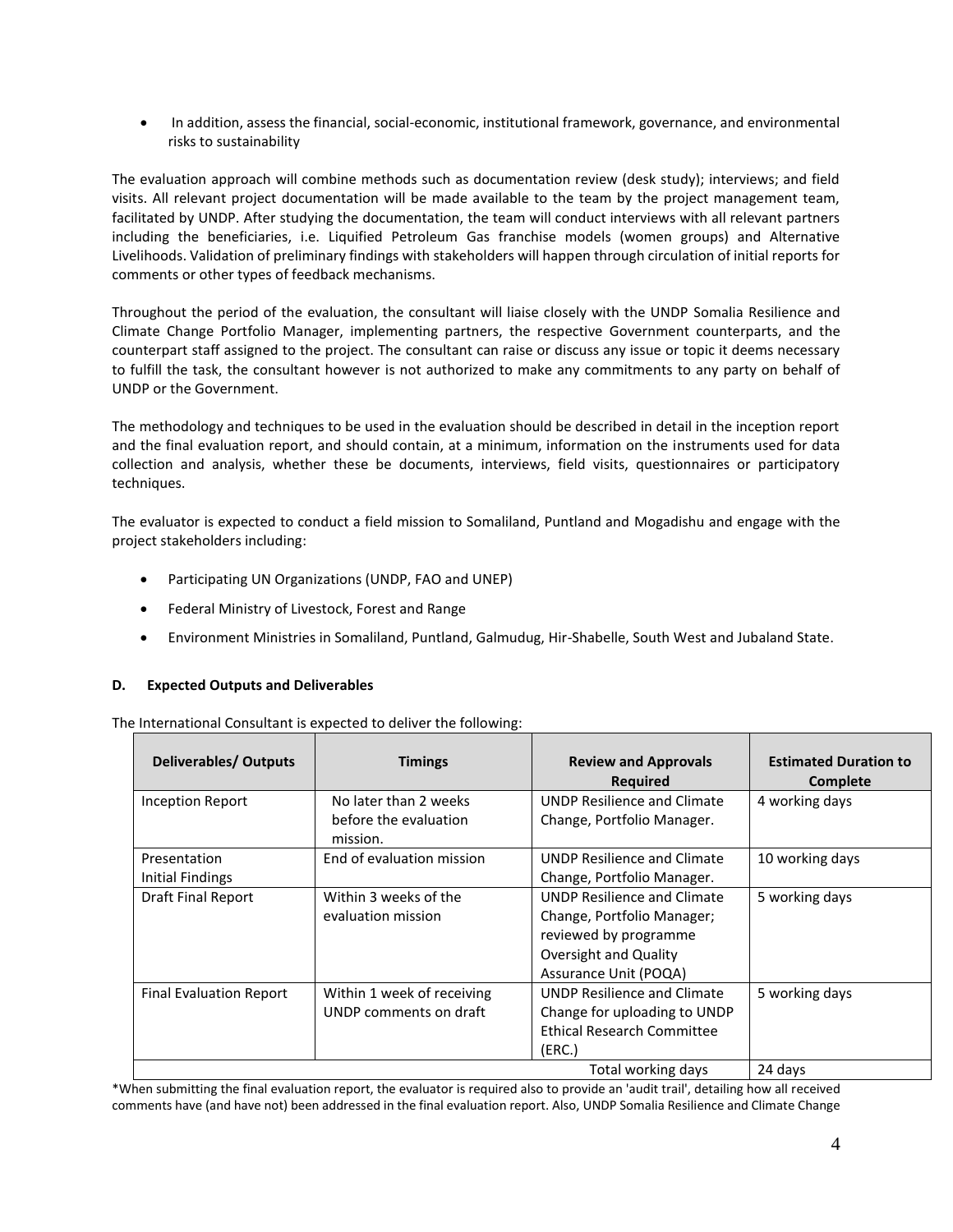Portfolio will engage the UNDP Programme Oversight and Quality Assurance Unit, FAO, and UNEP focal points in the review of all the reports.

## **E. Institutional Arrangement**

The primary responsibility for managing this evaluation resides with the UNDP Country Office in Somalia. The UNDP CO will contract the evaluators and ensure the timely provision of per diems and travel arrangements within the country for the evaluation team. The consultant shall work under the direct supervision of the UNDP Resilience and Climate Change, Portfolio Manager. The Project Team will be responsible for liaising with the Evaluators team to set up stakeholder interviews, arrange field visits, coordinate with the Government counterparts including the Federal Ministry of Livestock, Forest and Range, and Environment Ministries in Somaliland, Puntland, Galmudug, Hir-Shabelle, South West and Jubaland.

The Consultant shall work under the UNDP duty of care and will comply with all UNDP security regulations whilst travel and living allowance costs for field mission will be borne by UNDP based on prior approval by the UNDP Portfolio Manager. If unforeseen travel outside the Duty Station not required by the Terms of Reference is requested by UNDP, and upon prior written agreement, such travel shall be at UNDP's expense and the Individual Contractor shall receive a *per diem* not to exceed United Nations daily subsistence allowance rate in such other location(s). Furthermore, the Consultant will be required to have a personal lap top computer.

## **F. Duration of the Work:**

| <b>Activity</b>              | Timings (working days) | <b>Completion Date</b>       |  |  |  |
|------------------------------|------------------------|------------------------------|--|--|--|
| Preparation/Inception Report | 4 davs                 | 16 June 2019 to 19 June 2019 |  |  |  |
| <b>Evaluation Mission</b>    | $10$ dav               | 20 June 2019 to 3 July 2019  |  |  |  |
| Draft evaluation Report      | 5 days                 | 4 July 2019 to 10 July 2019  |  |  |  |
| <b>Final Report</b>          | 5 davs                 | 11 July 2019 to 17 July 2019 |  |  |  |

The total duration of the evaluation will be 2*4* days according to the following plan:

## **G. Duty Station**

Home based with travel to Mogadishu, Somaliland, and Puntland region. Its mandatory for the consultants to have completed SSAFE training. The consultant shall work under the direct supervisor of the UNDP Resilience and Climate Change Portfolio Manager.

## **H. Required Skills and Qualifications of the Individual Consultant**

## *Academic Qualifications:*

A Master's degree in economics, environmental management, strategic planning and natural resource managements or related fields.

## *Combination of required expertise:*

- A Minimum of 10 years of relevant professional experience of conducting or managing evaluations, assessments, audits, research or review of Sustainable development projects and programmes in fragile context
- Experience in evaluating environment programs in fragile context or conflict countries particularly in Somalia and other IGAD Member Countries.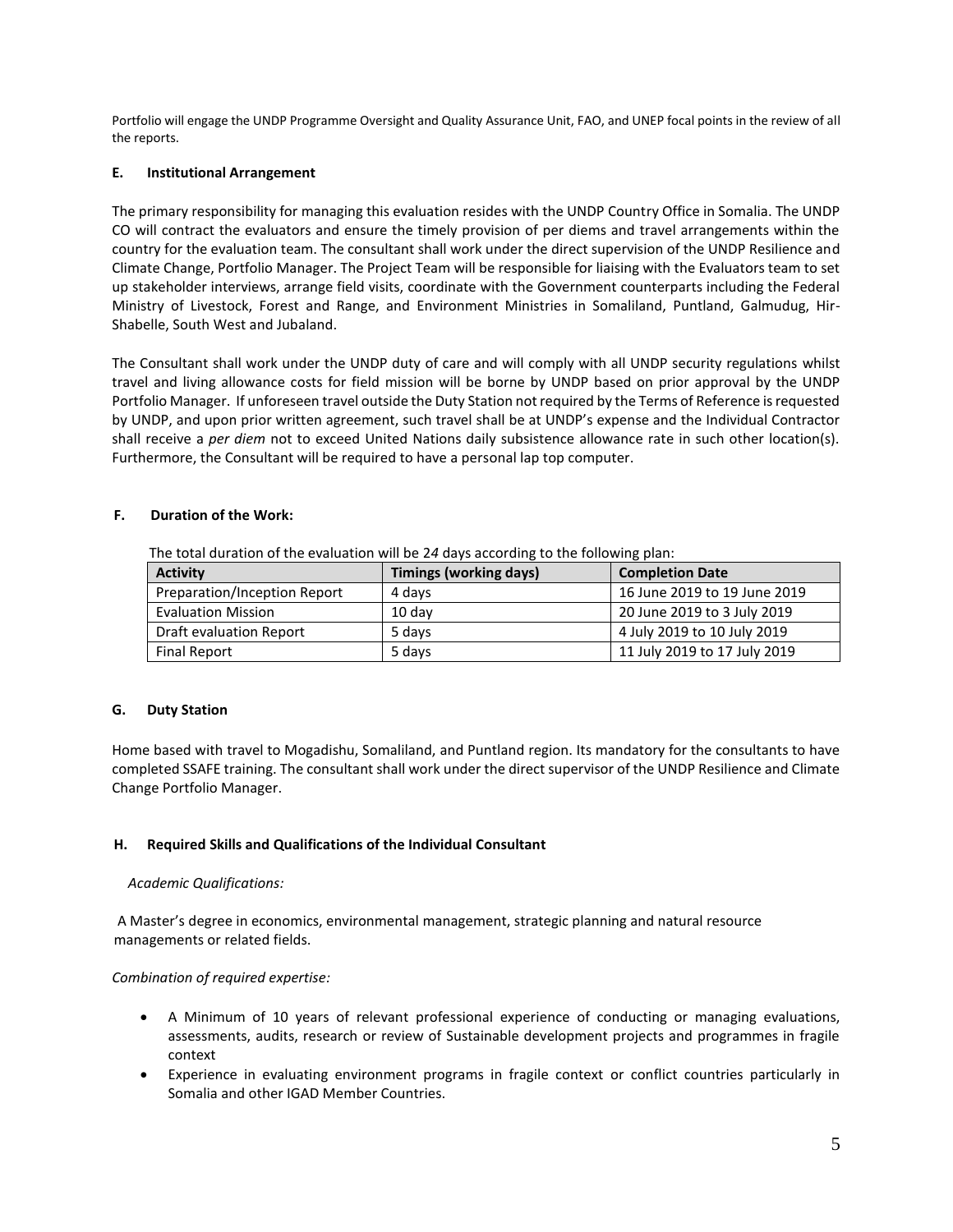- Experience in Livelihood, energy and policy formulation
- Experience in evaluating UN Joint Programmes in fragile setting
- Excellent English writing and communication skills
- Sound knowledge in result-based management
- Full computer literacy

#### **I. Scope of Price Proposal and Schedule of Payments**

UNDP shall pay the Individual Consultant upon certification by the Resilience and Climate Change, Portfolio Manager that services have been satisfactorily performed and outputs delivered:

| Deliverables                         | Deliverable Estimated | Percentage |
|--------------------------------------|-----------------------|------------|
| <b>Inception Report</b>              | 4 days                | 16.6       |
| Evaluator provides clarifications on |                       |            |
| timing and method                    |                       |            |
| Presentation                         | 10 day                | 41.6       |
| Initial Findings                     |                       |            |
| Draft terminal Evaluation Report     | 5 days                | 20.8       |
| Full report, (per annexed template)  |                       |            |
| with annexes                         |                       |            |
| Final Terminal Evaluation Report*    | 5 days                | 20.8       |
| Revised report                       |                       |            |
| Total                                | 24 days               | 100        |

#### **J. Recommended Presentation of Offer**

Interested Offerors are required to apply via the UNDP jobsite system at [https://jobs.undp.org](https://jobs.undp.org/) on or before **16th May 2019.** The application must include the following documents in **ONE SINGLE PDF DOCUMENT:**

- 1. Duly accomplished Letter of **Confirmation of Interest and Availability** using the template provided by UNDP (Annex II);
- 2. **Personal CV** indicating all experience from similar projects and specifying the relevant assignment period (from/to) as well as the email and telephone contacts of at least three (3) professional references;

## **3. Technical Proposal:**

- a) Brief description of why the individual considers him/herself as the most suitable for the assignment.
- b) A brief methodology not exceeding five pages on how you will approach and complete the assignment**.**
- 4. Financial Proposal: the financial proposal shall be based on an all-inclusive daily professional fee. To assist UNDP in the comparison of financial proposals, the financial proposal shall include a breakdown of this lump sum amount, including a daily fee for the tasks and any other costs (if any) in separate lines as per the template provided (Annex II). Please do not include costs related to mission travel during the assignment as these will be borne by UNDP.

Any request for clarification/additional information on this consultancy shall be communicated to UNDP in writing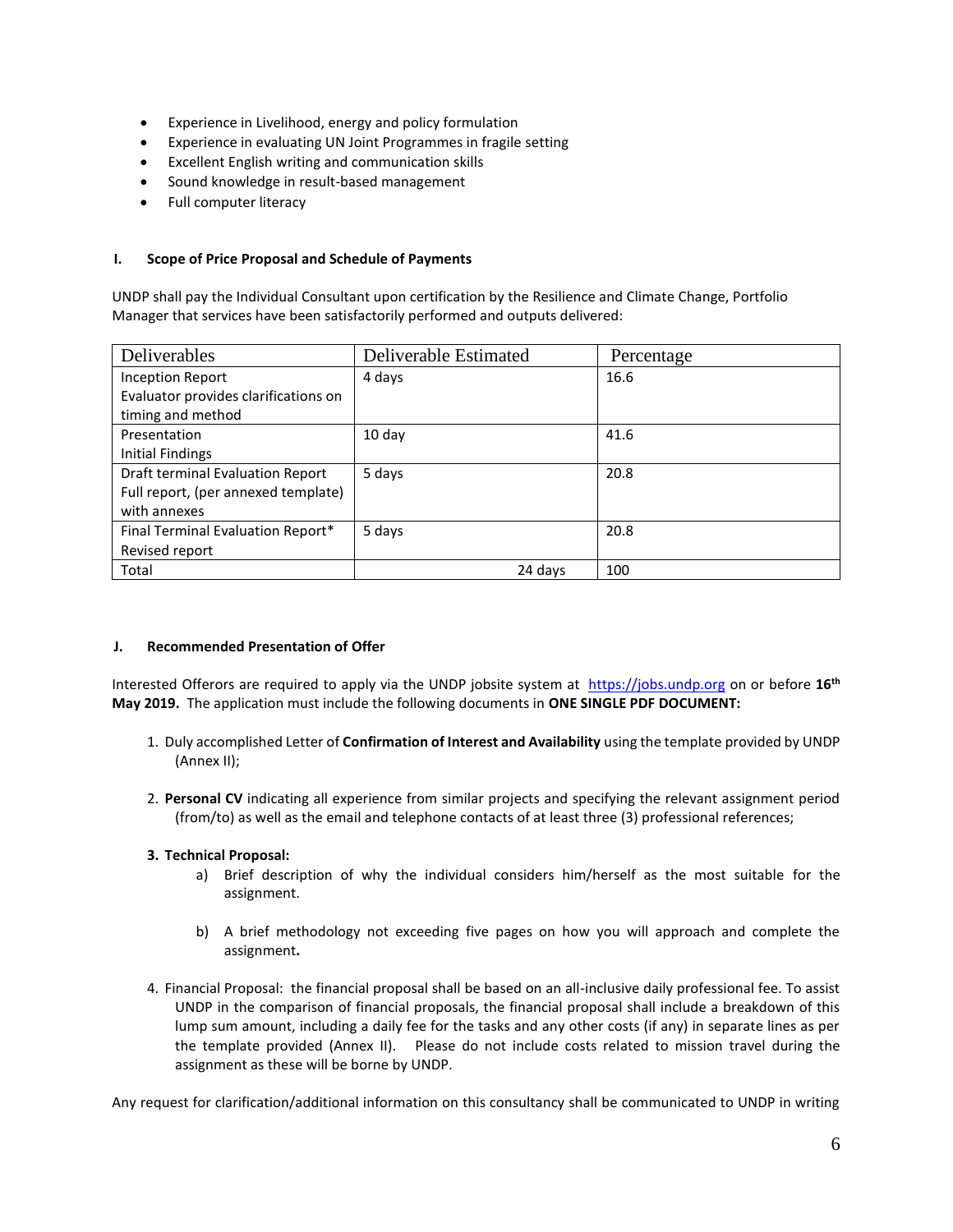via email at [procurement.so@undp.org](mailto:procurement.so@undp.org) .

## **K. Criteria for Selection of the Best Offer**

Applicants will be evaluated based on the combined scoring method using the 70%-30% distribution whereby the technical proposal will be weighted at a maximum of 70% and combined with a price offer which will be weighted at 30%.

A two-stage procedure will be used to evaluate offers whereby the technical evaluation will be completed prior to price comparison.

## **Technical Qualification Evaluation Criteria: (70% of total evaluation; Maximum 70 points)**

The selection of consultant will be aimed at maximizing the overall "team" qualities in the following areas:

| <b>Technical Evaluation Criteria</b>                                                                                                             | <b>Maximum Obtainable</b><br><b>Score</b> |
|--------------------------------------------------------------------------------------------------------------------------------------------------|-------------------------------------------|
| A minimum of a master's degree in economics, environmental management,<br>strategic planning and natural resource managements or related fields. | 10                                        |
| Assessment of the technical proposal - methodology and approach to<br>complete the assignment                                                    | 10                                        |
| • Quality of writing and of the presentation $=$ 10 points maximum                                                                               |                                           |
| Experience, and knowledge of the assignment:                                                                                                     |                                           |
| Over 10 years of experience in conducting or managing evaluations,                                                                               |                                           |
| assessments, audits, research or review of Sustainable development                                                                               |                                           |
| projects and programmes) = 15 points maximum                                                                                                     |                                           |
| Experience in evaluating environment programs in fragile context =10<br>٠                                                                        |                                           |
| points maximum                                                                                                                                   | 45                                        |
| Competence in evaluating Livelihood, energy and policy formulation<br>٠<br>projects-=10 points maximum                                           |                                           |
| Experience in evaluating UN Joint Programmes in fragile setting=10                                                                               |                                           |
| points maximum                                                                                                                                   |                                           |
| <b>Regional Experience</b>                                                                                                                       | 5                                         |
| • Experience of working in fragile context or conflict countries                                                                                 |                                           |
| particularly in Somalia and other IGAD Member Countries=5                                                                                        |                                           |
| points maximum                                                                                                                                   |                                           |
| <b>Total</b>                                                                                                                                     | 70                                        |

Only proposals obtaining a minimum of 49 points (70% of the total technical points) shall be considered for price comparison.

## **Financial Evaluation Criteria: (30% of total evaluation; Maximum 30 points)**

The maximum number of points assigned to the financial proposal is allocated to the lowest price proposal. All other proposals receive points in inverse proportion. The following formula will be used to evaluate financial proposal:

 $p = y (\mu/z)$ , where

- p = points for the financial proposal being evaluated
- y = maximum number of points for the financial proposal
- $\mu$  = price of the lowest priced proposal
- z = price of the proposal being evaluated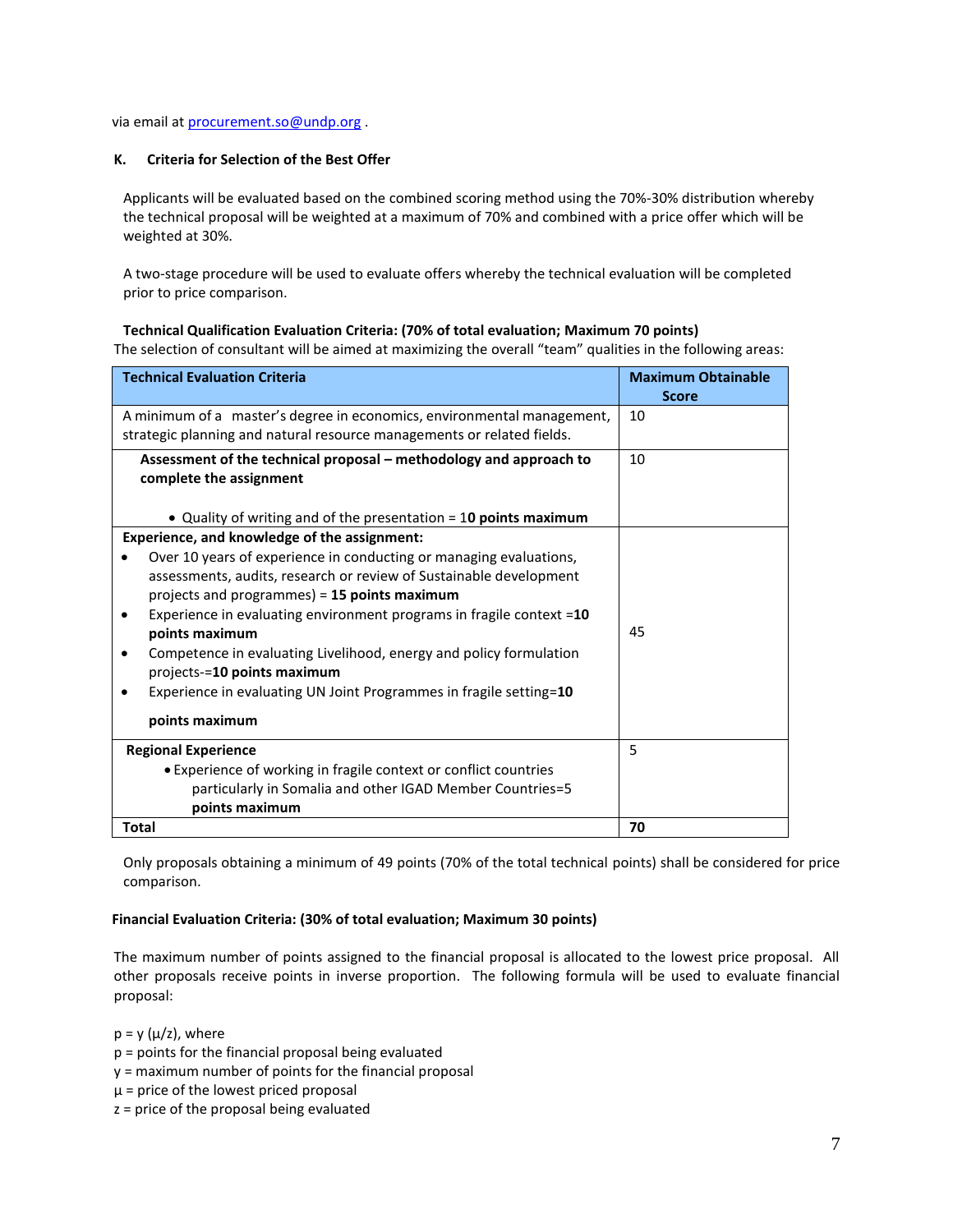### **Final Score**

**The final score will be the sum of the two scores obtained for the technical and financial criteria;**

### **L. Contract Award**

The award of the contract shall be made to the proposer whose offer has been evaluated and determined as:

- a) Being responsive/compliant/acceptable; and
- b) Having received the highest combined score out of the pre-determined set of weighted technical and financial criteria specific to the solicitation.

### **M. Annexes to the TOR**

- Annex I Individual Contract and General Terms and Conditions
- Annex II Offeror's Letter to UNDP confirming Interest and Availability for the Individual Contract including financial proposal template

Due to the large number of applications we receive, only short-listed applicants shall be notified of the outcome.

### **This TOR is approved by**: [*indicate name of Approving Manager*]

Signature Name and Designation Date of Signing



 **Annex** 

## **Evaluation Report: Sample Outline**

#### **Executive summary**

- Brief description of project
- Context and purpose of the evaluation
- ▪Main conclusions, recommendations and lessons learned

#### **Introduction**

- Purpose of the evaluation
- Key issues addressed
- Methodology of the evaluation
- **Exercise Structure of the evaluation**

#### **The project and its development context**

- Project start and its duration
- **Problems that the project seek to address**
- Immediate and development objectives of the project
- Main stakeholders
- Results expected

#### **Findings and Conclusions**

▪ Project formulation - Implementation approach

Country ownership/Driveness